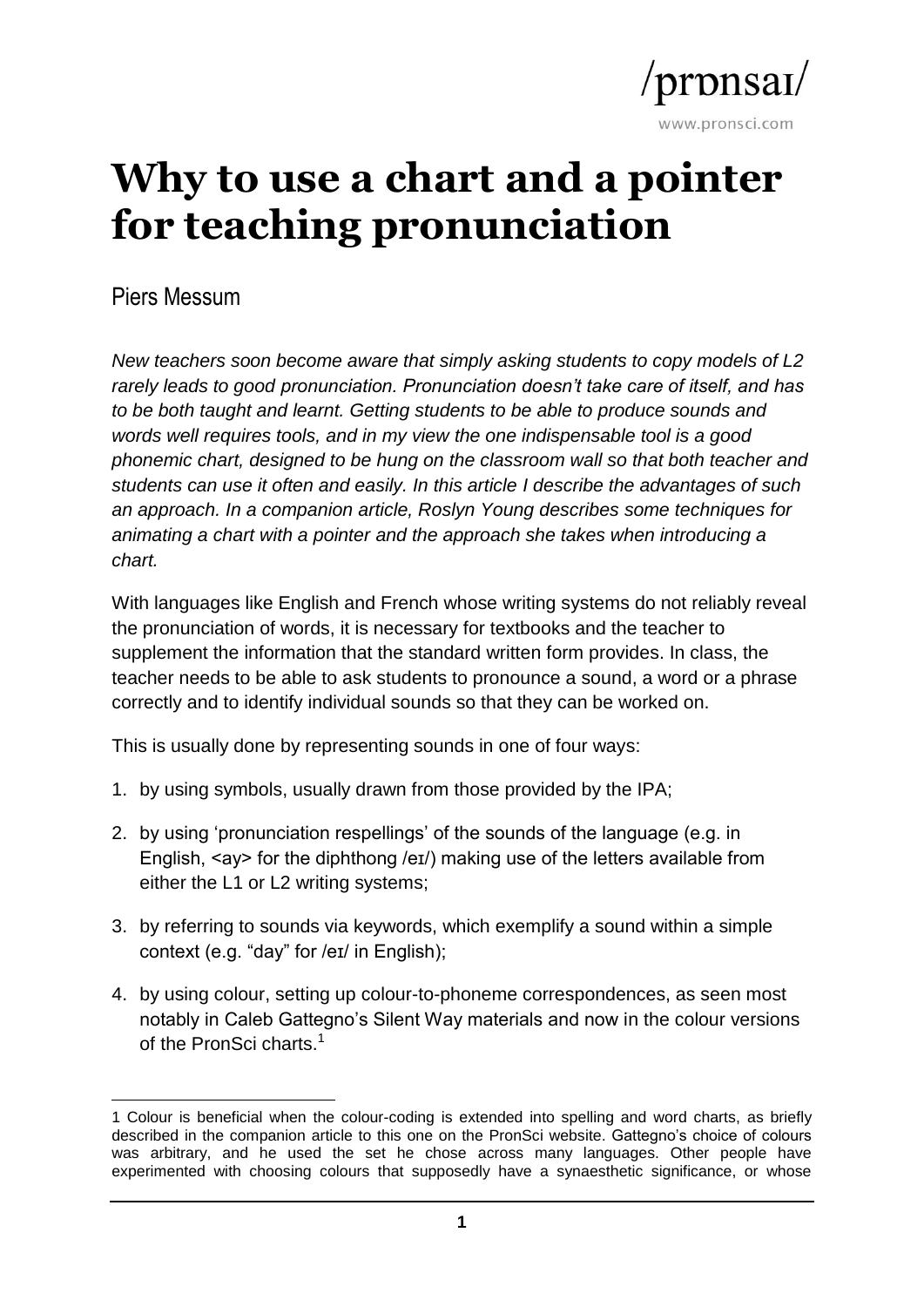

The first two of these are probably most common, and lend themselves to the pronunciation of words being presented 'phonetically' in textbooks and by the teacher writing on the board.

However, the transcription of a word in a book is first perceived as an entity and only then examined in its parts, or not. The same, to some extent, is true of a transcription written on the board. They both persist, and can be re-read and re-examined at will.

In contrast, pointing at sounds on a chart is both a process that unfolds in time and one whose results are ephemeral (the students cannot revisit what has gone by). These two differences, which might appear to be disadvantages at first sight, turn out to make pointing the more effective pedagogical procedure.



*Using a British English phonemic chart and a pointer in class*

I explain this and describe other advantages below, but I note here three overarching points that I can make from many years of classroom experience, my own and that of many other teachers:

• that the recurring use of a tool dedicated to pronunciation—a tool that is always in sight on the classroom wall—helps to give the spoken form of the language a prominent place within the language skills that are being learnt;

<sup>1</sup> names can be keywords in a particular language, e.g. the word and the colour 'green' for /i:/ in English.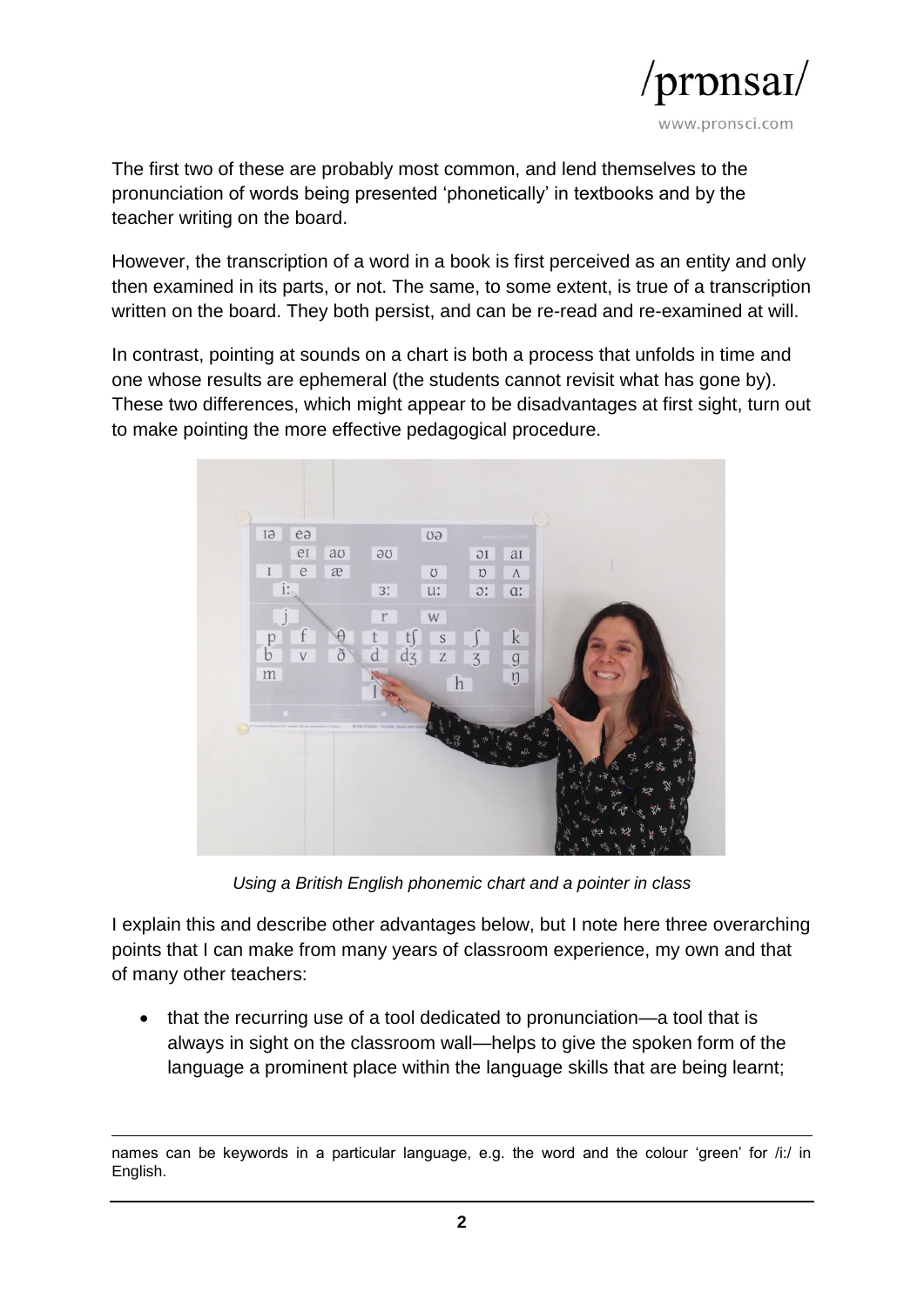

- that, as in the learning of so many other things, students find it helpful to be able to work on detail within a framework that encompasses the whole, i.e. an analysis within a synthesis;
- that students find the various challenges of working with a chart enjoyable: they enjoy following the teacher pointing, they enjoy pointing themselves, and they enjoy pointing vicariously when a fellow student is at the chart.

Note that when I use the expression 'phonemic chart' I am referring to a chart which uses any of the ways of representing sounds described above, i.e. by a phonetic symbol or other written form shown in a cell, or by a coloured cell. I call both of these types of cell 'rectangles' because this is the shape we use on our own charts.

# **THE ADVANTAGES OF USING A CHART AND A POINTER**

#### **Greater presence to the task**

To know the pronunciation of a word in L2, a student has to know what speech sounds it is made up of. Presenting a transcription of the word in a textbook or written on the board does not make a sufficient demand on many students. They only read the transcription to the point of basic recognition, while in fact they need to be moving their articulators while they read: vocalising the phonetic symbols or subvocalising them (articulating them under their breath). Many do not make the effort this requires.

In contrast to presenting the sounds of a word in writing, pointing the sounds of a word on a chart is a process that unfolds in time, with the following advantages:

- Pointing keeps the students present to the task (i.e. it stops their attention from wandering) because of the healthy tension that pointing creates. The pointer is revealing the word sound by sound, and at every step, can trigger a question or reaction in the student's mind. Sometimes this will be, "What sound comes next?" sometimes, "Will the next sound be what I expect?" sometimes, "I don't believe that!" and, sometimes, at the end, "How can I have been so wrong?"
- As a result, students take proper account of every element of the string; nothing is skipped.
- There is time for every element to be sub-vocalised.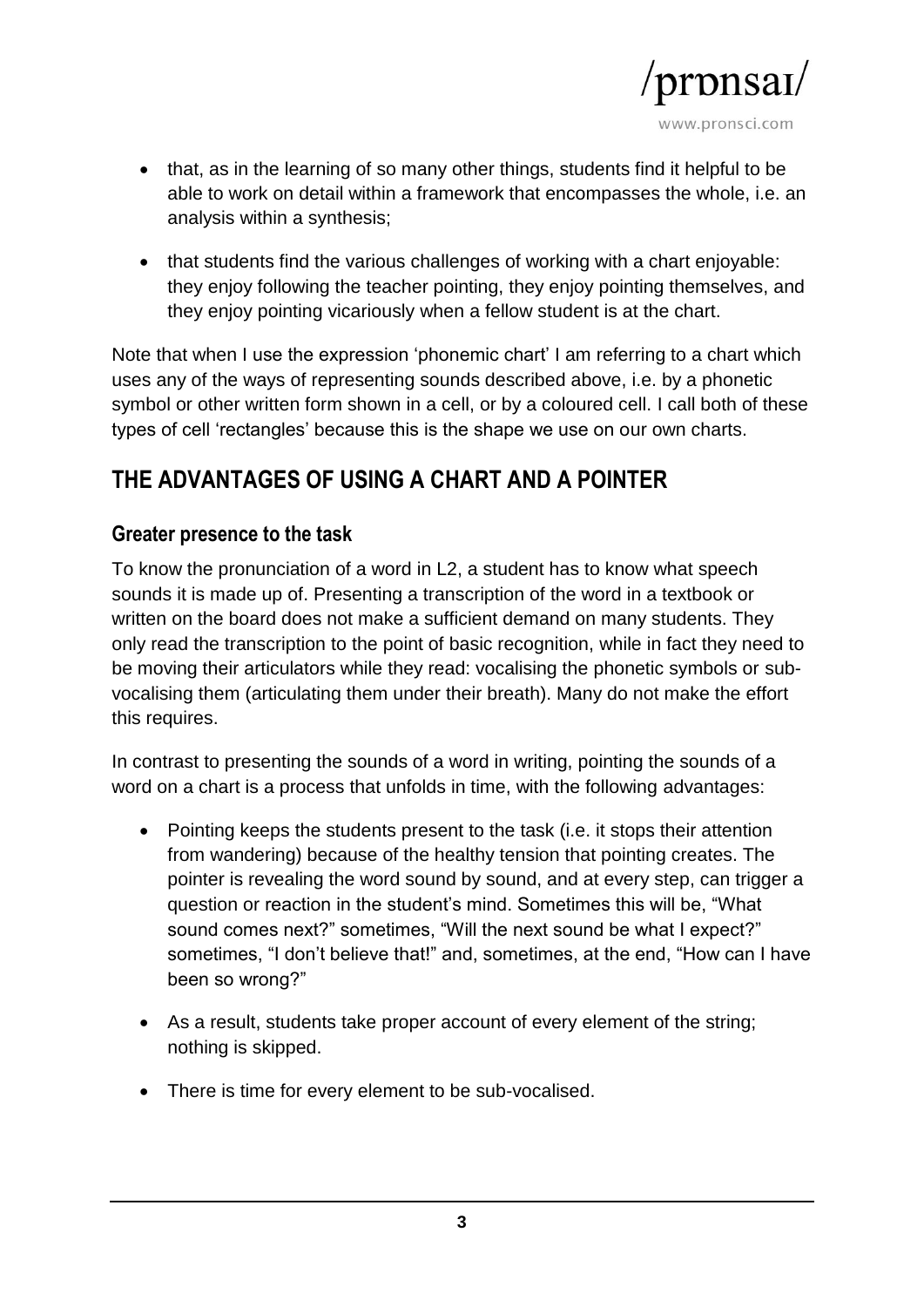

## **Greater retention**

Written symbols are (semi-)permanent. In contrast, the activity of pointing produces results that are ephemeral: as soon as the pointer has moved from one sound to the next, and so on, a student has no way of retrieving the previous sounds unless he has mentally noted what they were.

This has an important consequence: it enhances retention, because the students know they have to mark<sup>2</sup> what is being pointed in order to be able to evoke the whole string once the pointing has finished.

# **Students' heads are up**

When students are looking at a textbook they are to some extent isolated from the other people in the classroom. Looking at a book creates a 'private space' for each student, who then has the freedom to be distracted from the task in hand.

In contrast, if the teacher uses a chart to present material, students have to keep their heads up to follow what is being pointed. There is a high level of shared attention in the class, and everybody is 'speech ready'. The shared attention and readiness to speak create a likelihood of participation and a potential for spontaneous interaction between the students once the pointing has finished.

Another advantage of heads being up is that the teacher can see the students' faces and what they reveal about each student's learning.

# **Using a chart is better than writing on the board**

Pointing has several pedagogical advantages over writing on the board:

- Rather than having her<sup>3</sup> back to the class while writing, the teacher can point while half-facing the class and so remain aware of her students.
- When a teacher or a student is writing on the board, the hand and body of the writer often obscures what is being written, creating a lull between the writing and the reading during which the class loses energy. In contrast, pointing has the class involved in the activity from the moment it starts until it finishes.

 2 John Mason (2002:33) points out that there are different levels of energy that we can commit to the act of noticing. When we 'mark' something, we are able to subsequently evoke what was noticed; to make a 're-mark'.

 $3$  Note that for convenience in the use of pronouns in this article I refer to a female teacher and male students.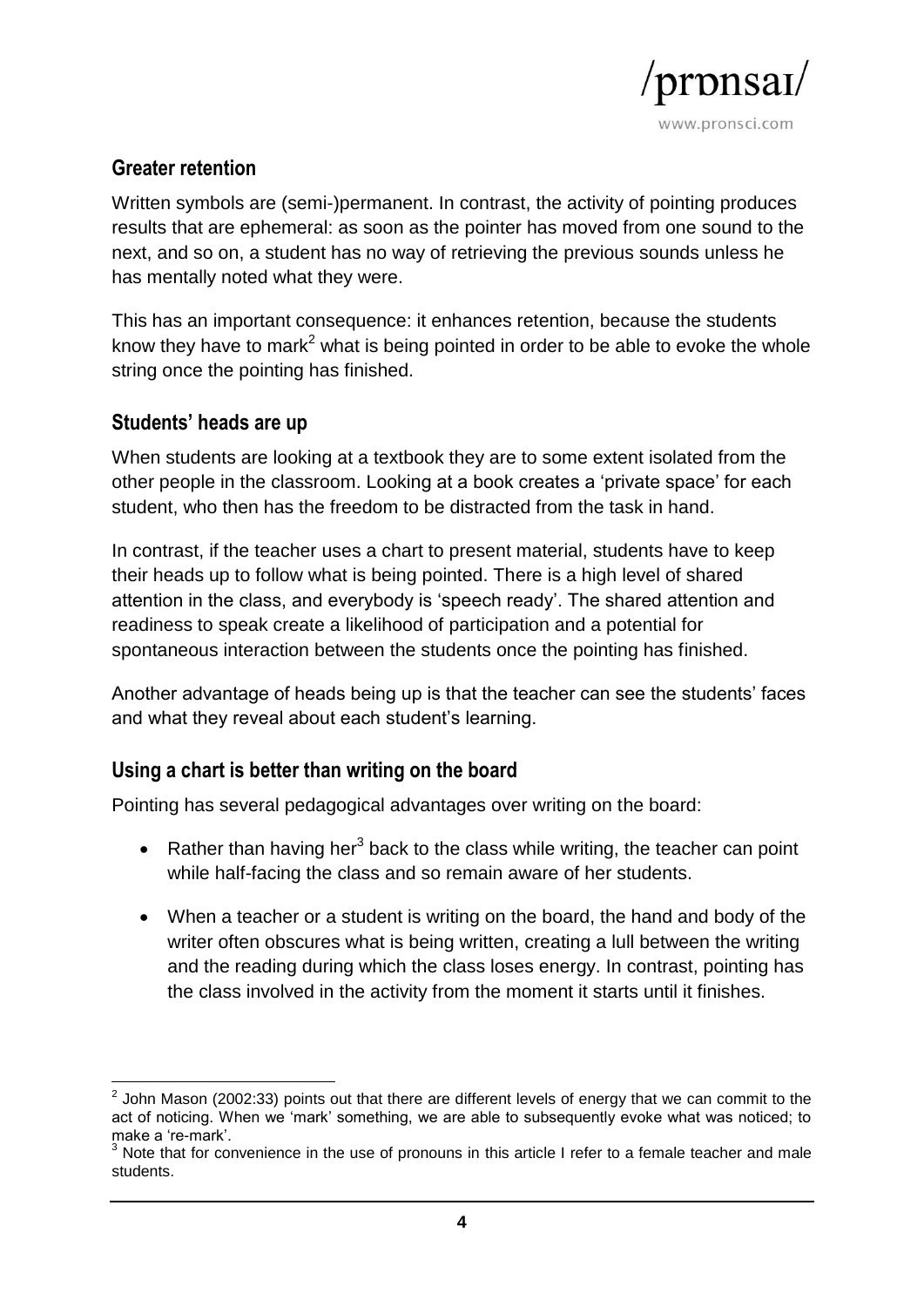

- This is especially true when two or more students are writing at the front of the class. When they are pointing, they stand either side of the chart and the rest of the class can see what is being done.
- When a student is pointing, if the teacher wishes to assist she can use her pointer to do so from the other side of the chart, without impinging on the student's space. This minimises the disturbance to the student's sense of independent work. To intervene on a whiteboard, she always has to move closer to centre-stage, and often displaces the student.

Pointing also has two practical advantages over writing on the board:

- What the class sees is neater. Most students, and some teachers, don't find it easy to write legibly and attractively on a board.
- Many people, students and teachers, dislike chalk and everyone dislikes the ink that whiteboard markers can leave on their fingers. Pointing on a chart avoids the use of both.

#### **Managing the focus of the class**

Over the course of a lesson, the teacher will have to keep changing the focus of the work: from grammar to spelling to pronunciation to word choice, back to spelling, and so on. Signalling such shifts reliably to everyone in the class is not always as successful as we might hope. Sometimes students only appreciate the teacher's change of focus some time after she has started some new work.

The physical movement of going to the chart unambiguously signals that the teacher is about to start work on pronunciation and this signal cannot be missed by anyone. When she starts, everyone knows that they will be working on pronunciation and is primed for the task she now proposes.

TV programmes have opening titles to establish an appropriate mindset in viewers for what is going to follow, and moving to a chart has the same effect on students.

#### **Seeing the 'big picture': the wood as well as the trees**

Although it can be much more than this, a phonemic chart is an inventory of all the sounds in a language. Seeing and interacting with such a chart brings several benefits: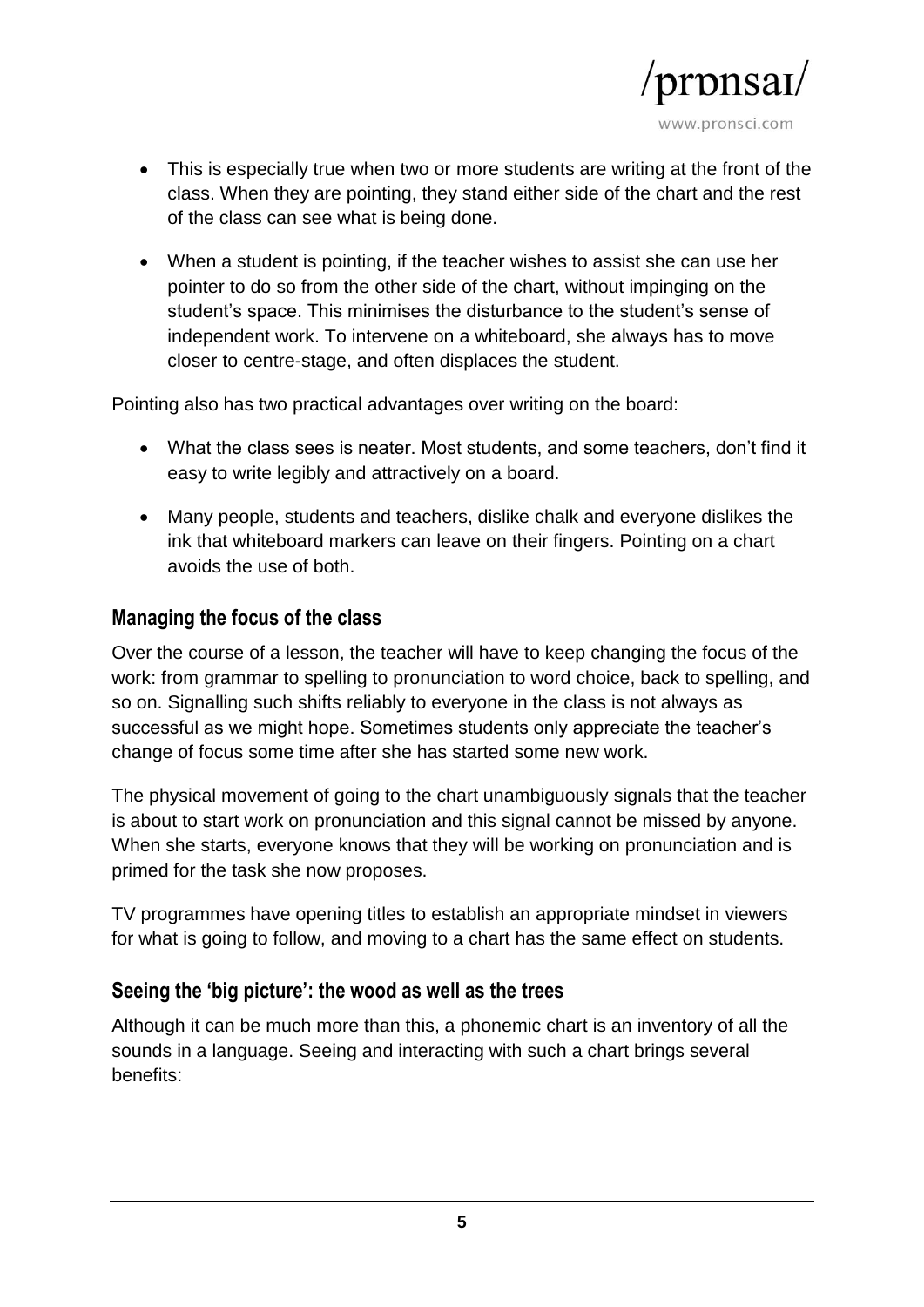

- The student can start to properly and confidently sort the multitude of sounds he hears in speech into a limited number of phonemes.<sup>4</sup>
- Students cannot fail to notice the existence of all the distinctive sounds in the language. (I am shocked by the number of students I meet who discover they have completely missed one or more of the sounds of English despite having learnt it in school and then speaking it for many years.)
- When pointing the sounds in a word, a student sees all the possibilities in front of him. He must always ask himself which one he can or must choose. This sharpens the learner's awareness of sounds.
- A student soon comes to know which sounds he has mastered and which he has still to work on. His ongoing challenge is clear to him.

#### **Phonetic symbols: the benefits without the drawbacks**

For some students, there are advantages to the teacher using phonetic symbols rather than her using the other ways of representing sounds described earlier. The symbols are more standard than idiosyncratic respelling or keyword systems, and they are used in many coursebooks and the better dictionaries. But students who do not need to know the symbols for an examination reasonably resent learning them as a new system of writing, and often resist doing so.

When, on the other hand, a teacher uses a phonemic chart with IPA symbols, neither she nor her students ever need to write phonetic symbols on the board. Symbols on a chart only need to be recognised, not produced. So students get the benefits of using them without having to learn to write them, and are soon at ease with the symbols.

When the syllabus does require students to know how to transcribe words, we would still teach pronunciation with a chart, so that students develop their sensitivity to sounds in speech as part of learning to pronounce well. The danger of teaching this sensitivity through transcription is that, for some students, the form of the work can lead to intellectual understanding but not always to better pronunciation: knowledge rather than know-how.

 $\overline{\phantom{a}}$  $<sup>4</sup>$  Don Cherry (2017, personal communication) expresses this as follows: "Up until the point where I</sup> could actually pin down and count the exact number of sounds, French to me was something that really could not be pronounced because it was difficult, mysterious, and could possibly have more than one million sounds to it. The rectangle chart slew that dragon and pinned it to an A2 piece of paper."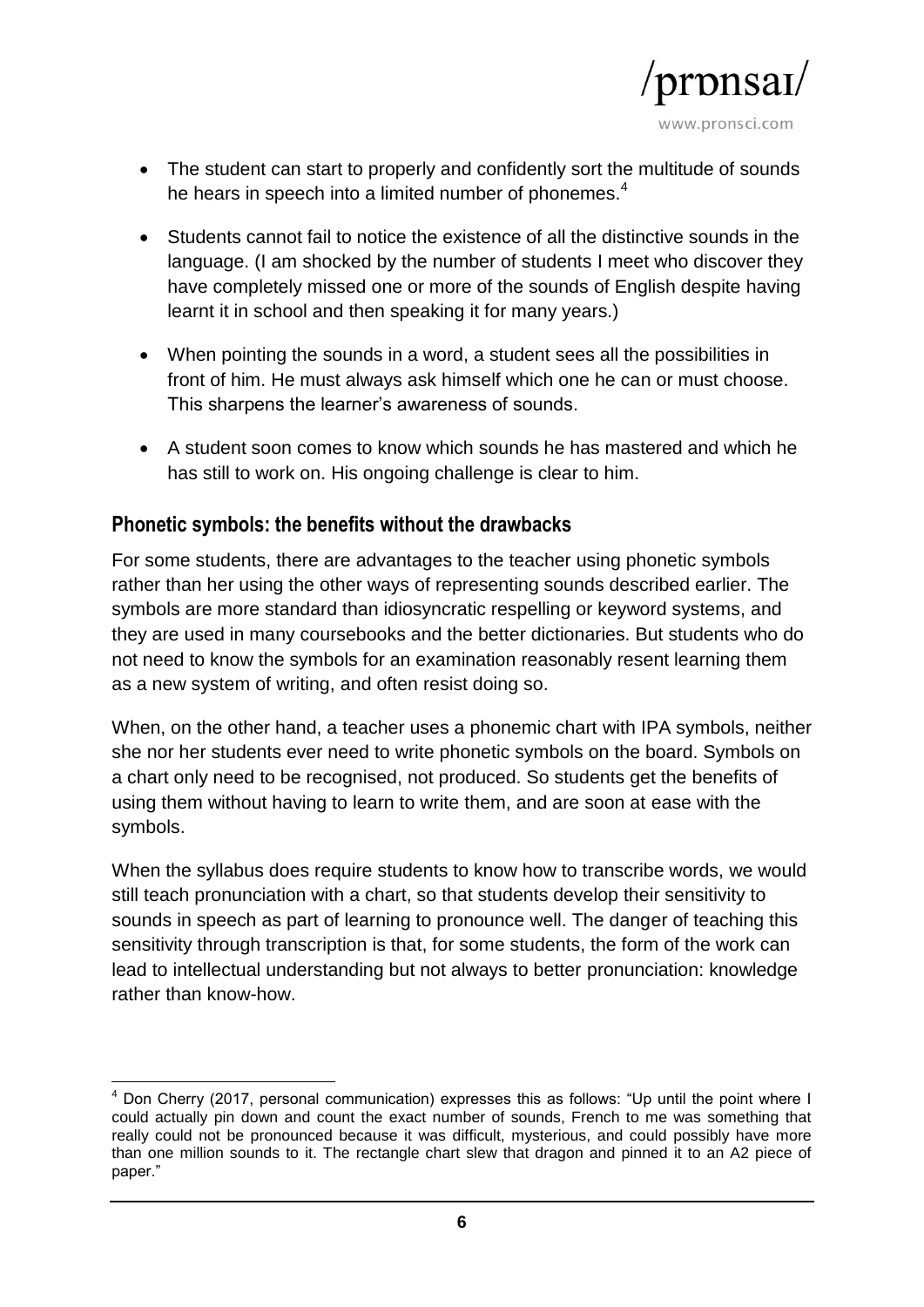

## **Using a chart as a diagnostic tool**

There are two different aspects to pointing. If the teacher points, she is showing the students what she wants them to say.

However, she can also get a student to point. When she does, she can discover to what extent he knows the pronunciation of a word or phrase and exactly where his problems lie, but also something about his inner climate, revealed by his demeanour and the way he moves the pointer—smoothly or chaotically, in a well-thought-out sequence or in a series of tentative taps, etc.

I know of no other diagnostic technique which even approaches the sensitivity of student pointing.

The teacher can make a precise response, and the whole class benefits from the work done. Student pointing can be used from the very start of any course.

#### **Use of a chart by students to ask questions**

Once students understand how a chart presents the spoken language, they can and do use it to ask questions by initiating pointing activities themselves:

- They check their pronunciation with the teacher.
- They explore alternatives to a given sequence. These often reveal different registers or rates of speech.
- They ask questions about things they have heard in natural speech which puzzle them (the result of contractions, the use of weak forms, liaisons, etc).

To work on these questions efficiently without a chart, students would have to know how to write phonetic symbols. With a chart, they only need to point to the sounds, a much easier thing to do. This lowers the barrier to asking these kinds of questions. It contributes to work on pronunciation being a recurring focus in class.

# **Using a chart to avoid modelling**

If a teacher wishes to teach pronunciation without modelling sounds and words for students to imitate, a chart allows her to animate a class for this purpose. On working as a 'silent' teacher, Don Cherry (2017, personal communication) says, "I sometimes think of the chart as providing wind for the students' sails. By getting them to say anything at all, their sails fill and I can take whatever they say, 'wrong' or 'right' and get the wind moving in the class."